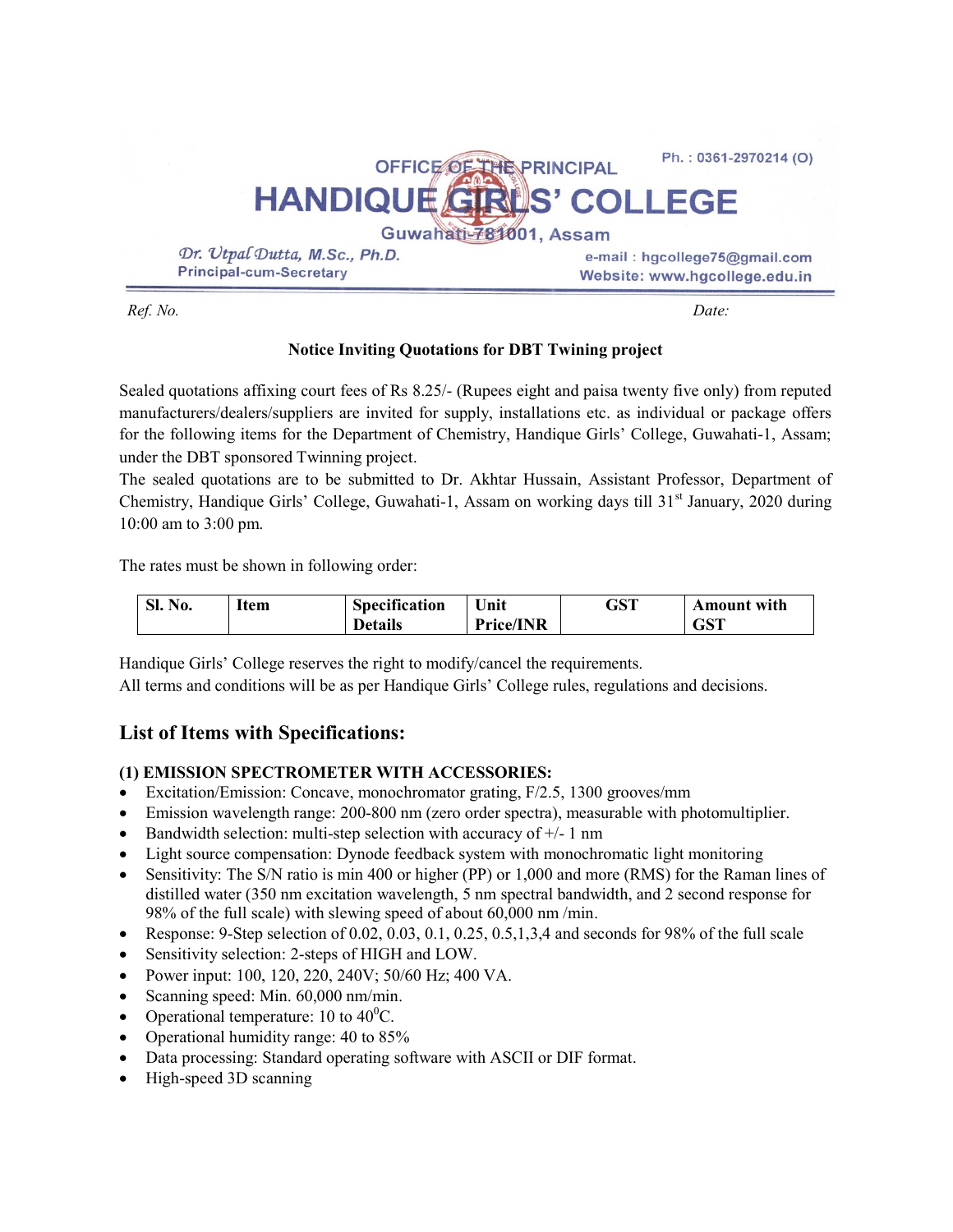- luminescent quantum yield measurement facility is a must
- Suitable for studying organic, inorganic and biomolecules
- Operation manual on CD ROM, software, AC cable, USB cable.
- Non-fluorescent cell (2 nos.)
- Branded PC and 2kvA UPS to be quoted

Note: Custom clearance and transportation to be arranged by supplier

## (2) ELECTRODE SET FOR ELECTROCHEMICAL WORKSTATION:

- Ag/AgCl reference electrode
- Saturated KCl calomel electrode
- Glassy carbon working electrode
- Platinum working electrode
- Platinum wire counter electrode
- User/maintenance manual to be provided

Note: Should be 100% compatible with any branded electrochemical workstation.

## (3) DIAMOND (CRYSTAL IMPACT, GERMANY):

- Diamond latest version (4.6.1) with permanent 4 site license (single user)
- Automatic up gradation facility of the software via internet connection
- Compatible with Windows 10 onwards version

## (4) MICRO PHOTOCHEMICAL REACTION ASSEMBLY:

- Ouartz assembly of borosilicate glass
- Reaction volume capacity min. 15 ml
- suitable outer side joint to allow an O-ring cap-seal connection with matching male joints
- Porosity E filter disc for use as a gas inlet to remove oxygen from solution
- Quartz immersion well and a quartz Pen-Ray
- Low pressure cathode mercury lamp with compatible power supply
- Instruction manual to be provided during installation

## (5) ALDRICH SPECTRAL VIEWER FTNMR:

- Single user academic version
- high-resolution 300MHz  $^{1}$ H and 75MHz  $^{13}$ C
- Displays  ${}^{1}H$  and  ${}^{13}C$  spectra, integral, chemical structure, and technical data
- Text Search by Chemical Name, Aldrich Catalog Number, CAS Number, and Molecular Formula
- Advanced data field searching on Chemical Category and physical properties such as Boiling Point, Melting Point, Density, Flash Point, Molecular Weight, and Refractive Index
- Spectra processing using Zoom, Peak Integration, and Peak Labeling
- Print spectra, structure, technical data, integral table and peak listing
- Export spectra to a file (Bitmap, Metafile, or JPEG formats) or to the clipboard (Bitmap or Metafile formats)
- Web-link button provides additional technical data from the Sigma-Aldrich Website
- Supplemental library to be included
- Latest Microsoft windows compatibility